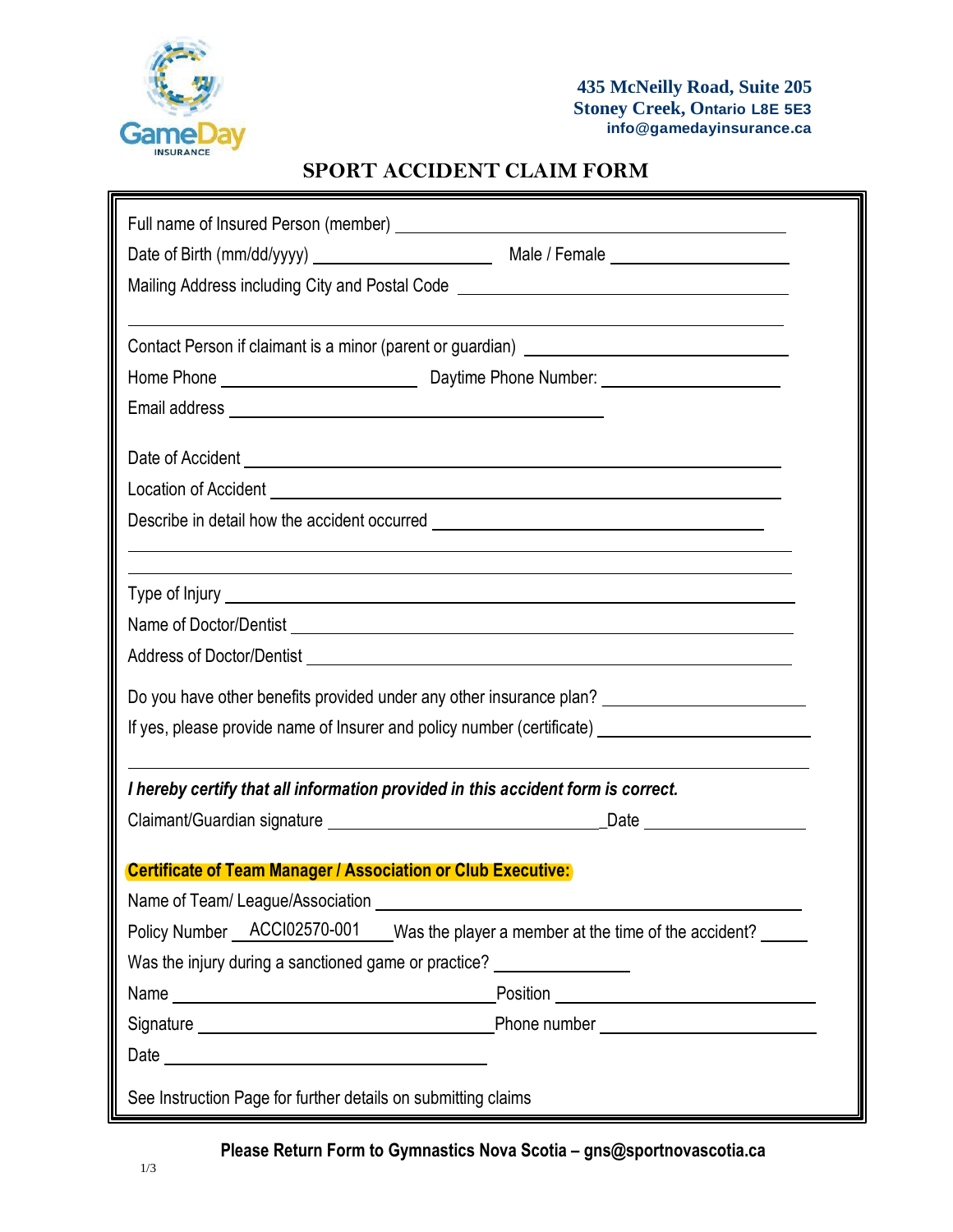

## **PHYSICIAN'S STATEMENT**

Please complete this form and return to patient. Patient's accident claim cannot be processed without the completed Physician Statement

| Mailing Address including City and Postal Code <b>contains a manufacture of the Container</b> Mailing Address including                                                                                                        |                                                                                                                      |  |
|--------------------------------------------------------------------------------------------------------------------------------------------------------------------------------------------------------------------------------|----------------------------------------------------------------------------------------------------------------------|--|
|                                                                                                                                                                                                                                | <u> 1989 - Andrea Santa Andrea Santa Andrea Santa Andrea Santa Andrea Santa Andrea Santa Andrea Santa Andrea San</u> |  |
|                                                                                                                                                                                                                                |                                                                                                                      |  |
| Complete description of the injury and your diagnosis                                                                                                                                                                          |                                                                                                                      |  |
| <u> 1989 - Andrea Santa Andrea Andrea Andrea Andrea Andrea Andrea Andrea Andrea Andrea Andrea Andrea Andrea Andr</u><br><u> 1989 - Johann Stoff, amerikansk politiker (d. 1989)</u>                                            |                                                                                                                      |  |
| If hospital was required, give name of facility ________________________________                                                                                                                                               |                                                                                                                      |  |
|                                                                                                                                                                                                                                |                                                                                                                      |  |
|                                                                                                                                                                                                                                |                                                                                                                      |  |
|                                                                                                                                                                                                                                |                                                                                                                      |  |
|                                                                                                                                                                                                                                |                                                                                                                      |  |
|                                                                                                                                                                                                                                |                                                                                                                      |  |
|                                                                                                                                                                                                                                |                                                                                                                      |  |
| Address experience and the contract of the contract of the contract of the contract of the contract of the contract of the contract of the contract of the contract of the contract of the contract of the contract of the con |                                                                                                                      |  |
|                                                                                                                                                                                                                                |                                                                                                                      |  |
|                                                                                                                                                                                                                                |                                                                                                                      |  |
|                                                                                                                                                                                                                                |                                                                                                                      |  |
|                                                                                                                                                                                                                                |                                                                                                                      |  |
|                                                                                                                                                                                                                                |                                                                                                                      |  |
|                                                                                                                                                                                                                                |                                                                                                                      |  |